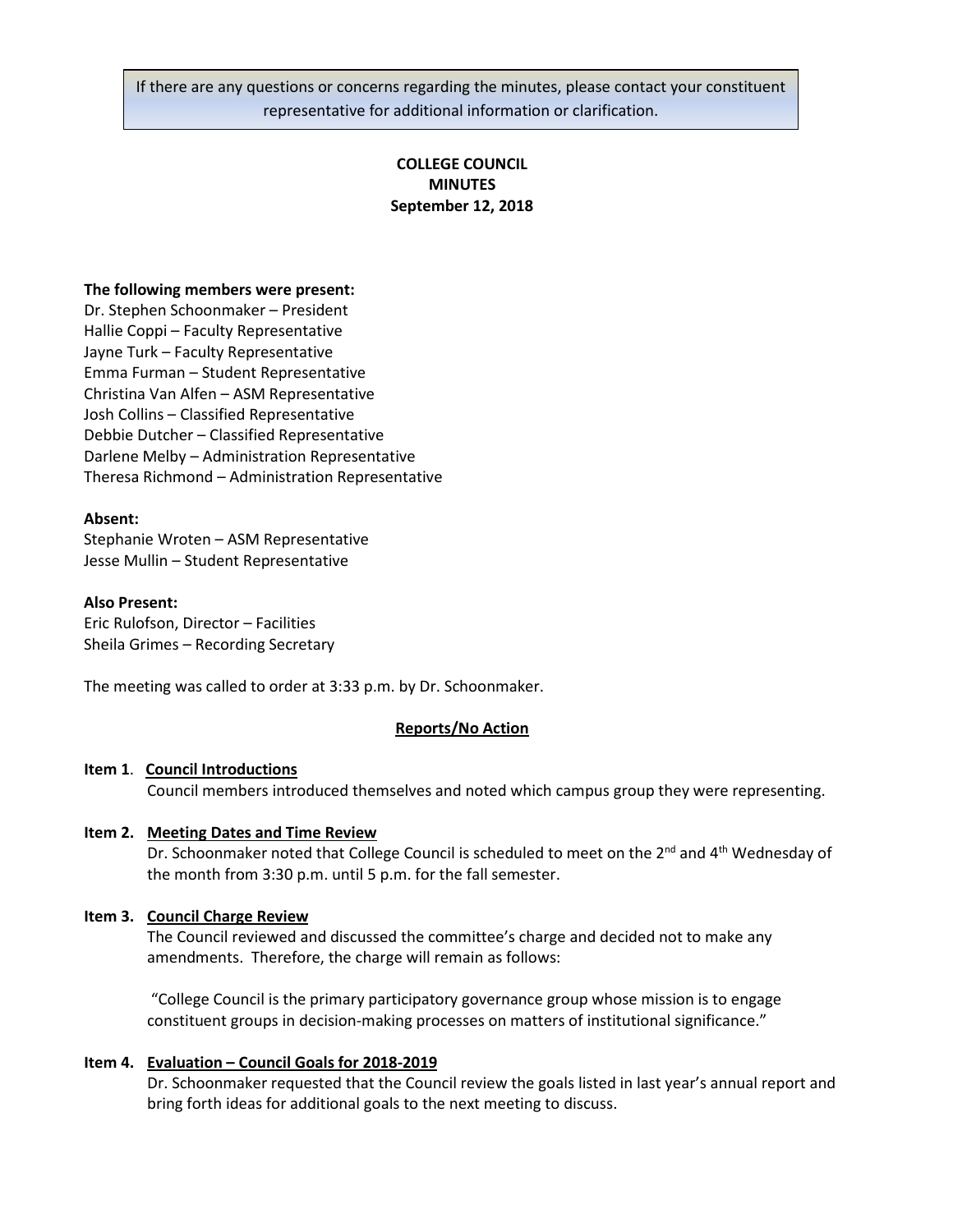*College Council Minutes – September 12, 2018 Regular Meeting Page 2 of 3*

### **Item 5. Topics for the Fall and Year**

Dr. Schoonmaker reviewed and provided a brief explanation to the Council of the following meeting topics for the fall and year:

- Governance Model Finalization
- Employee Compensation
- Revision of AP 2510 Participation in Local Decision Making
- Continuing working on Board Policies and Administrative Procedures
- Food Service Presentation

It was suggested to add the following topic to the above list.

• Reviewing the Board Policy and Administrative Procedures on Nepotism (BP/AP 7310)

# **Item 6. Board Policies/Administrative Procedures**

Sheila Grimes stated that there are seven chapters of Board Policies (BP) and Administrative Procedures (AP) which are reviewed on a five-year cycle. Currently, we are a little behind in our reviewing cycle as Chapter Three – General Institution was slated to be reviewed in 2016-2017 and there are several BPs/APs that are still outstanding. Chapter Four – Academic Affairs was set to be reviewed in 2017-2018 and again there are several BPs/APs that have yet to be reviewed. This year, Chapter Five – Student Services BPs and APs are up for review. The Community College League of California (CCLC), a policy and procedure service in which the College subscribes, emails updates twice a year which are based on recent legislation reflected in law, the addition of policy references, and/or corrections. Dr. Schoonmaker stated that completing the backlog of BPs/APs is one of this year's goals for President's Cabinet.

# **Consent Agenda**

# **Item 7. Approval of Minutes**

It was moved and seconded (Turk/Dutcher) to accept the minutes of the May 16, 2018 College Council meeting. The motion carried with the following vote: 6 ayes, 0 noes, 2 abstain, 2 absent.

It was moved and seconded (Collins/Richmond) to accept the minutes of the August 29, 2018 College Council meeting. The motion carried with the following vote: 8 ayes, 0 noes, 2 absent.

# **Regular Agenda**

# **Item 8. Physical Plant and Instructional Support Allocation**

Darlene Melby explained that every year the State decides if funds will be distributed to the community colleges to be used for instructional equipment and/or the physical plant. If funds are received, funding requests from these two areas are shared with Integrated Planning and Budget (IPB) and College Council so they can recommend which projects should be funded. She noted that this year, the College received from the State \$62,426. Eric Rulofson, Director- Facilities, explained that \$40,000 of these funds is needed to repair and recoat the Gymnasium's roof as it is leaking and could possibly damage the newly refinished floor. Darlene explained that all the items on the Instructional Equipment Requests were carried over from last year except for the installation of the gas kiln, which is estimated at \$2,950 and actually should fall under facilities. In reviewing this list at IPB, Wayne Keller, Director – Information Technology, stated that the Science area's request for 24 laptops amounting to \$22,992 could be funded with the Information Technology refresh money. In order for the College to receive these funds, Eric will be submitting a proposal to the State on Friday.